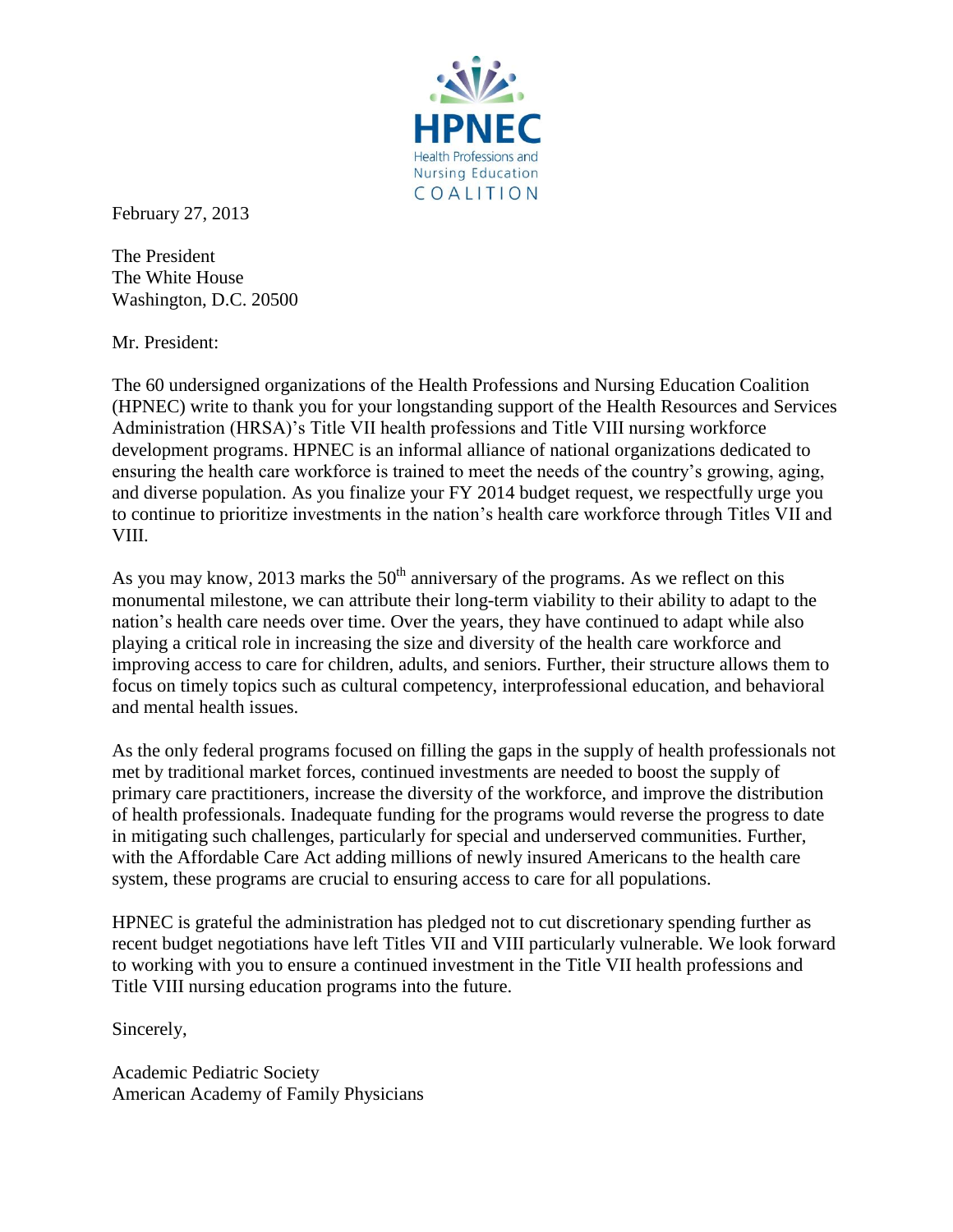

American Academy of Pediatric Dentistry American Academy of Pediatrics American Academy of Physician Assistants American Association for Marriage and Family Therapy American Association of Colleges of Nursing American Association of Colleges of Osteopathic Medicine American Association of Colleges of Pharmacy American Association of Colleges of Podiatric Medicine American Association of Nurse Practitioners American College of Osteopathic Family Physicians American College of Osteopathic Internists American College of Physicians American College of Preventive Medicine American Dental Education Association American Geriatrics Society American Nurses Association American Occupational Therapy Association American Osteopathic Association American Pediatric Society American Psychological Association American Society for Clinical Laboratory Science American Society for Clinical Pathology Association for Minority Health Professions Schools Association for Prevention Teaching and Research Association of Academic Health Centers Association of American Medical Colleges Association of American Veterinary Medical Colleges Association of Departments of Family Medicine Association of Family Medicine Residency Directors Association of Medical School Pediatric Department Chairs Association of Rehabilitation Nurses Association of Women's Health, Obstetric and Neonatal Nurses California Association of Alcohol and Drug Abuse Counselors Coalition of Urban Serving Universities Community-Campus Partnerships for Health Council on Social Work Education Health Professions Network Hematology/Oncology Pharmacy Association Hispanic-Serving Health Professions Schools International Certification and Reciprocity Consortium Movement is Life National AHEC Organization